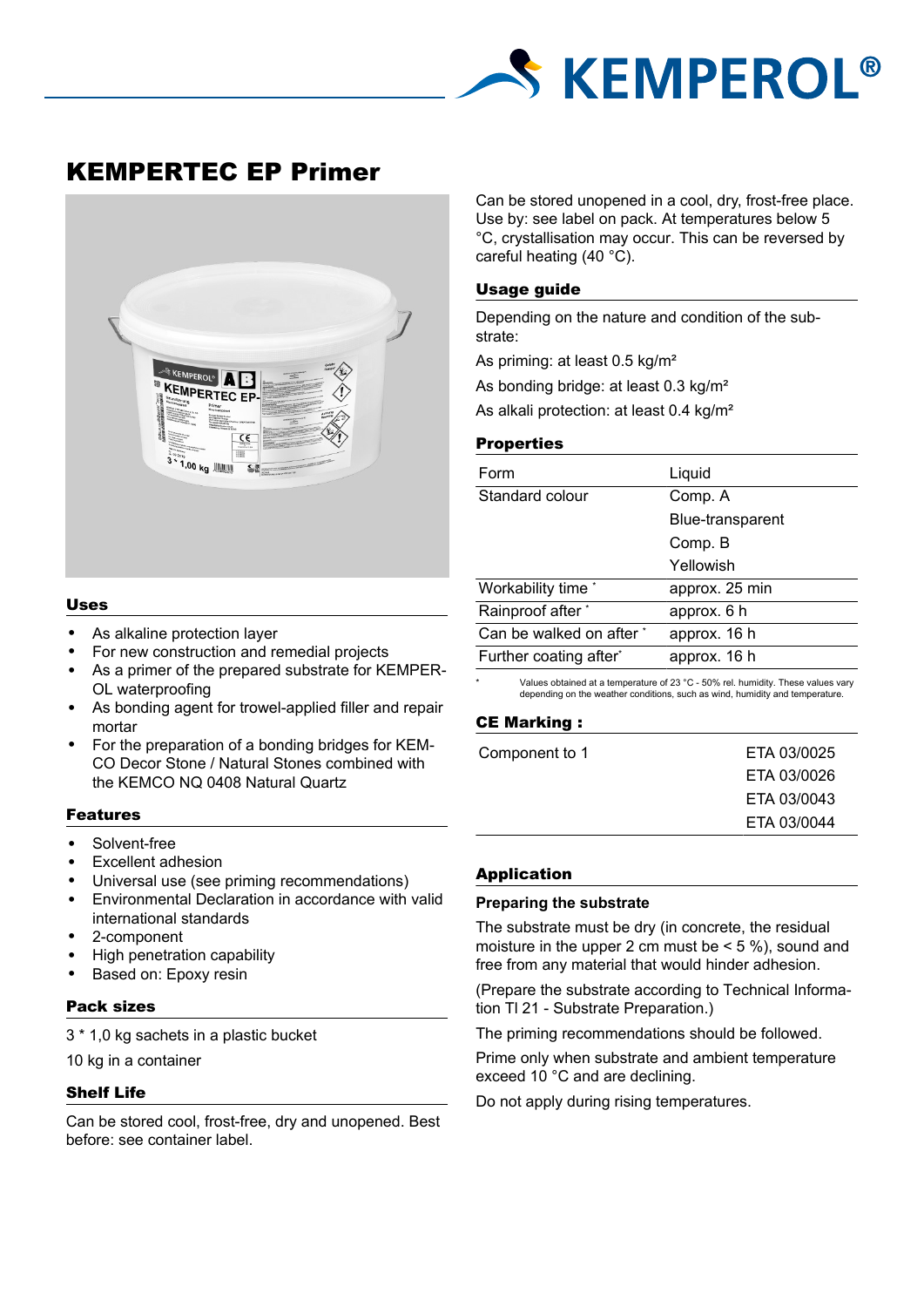

When executed, the surface temperature must be 3 K above the dew point. If the dew point is undershot, a moisture film, which has a separating effect, can form on the surface to be processed (see Technical Information TI 16).

# **Sachet**

Remove the sachet from the aluminium packaging. Knead component A thoroughly. Open the centre seam which divides the two components and mix components A and B.

Knead the sachet rapidly (approx. 1 min.) until you have a homogeneous and streak-free Primer mixture. To prevent mixing errors, the mixture should be placed in another container and re-mixed.

# **Metal container**

KEMPERTEC EP Primer component B must be mixed into component A using a slow-running mixing device until you achieve a homogeneous and streak-free mixture.

Mixing time approx. 2 min; use within 25 min.

To prevent mixing errors, the mixture should be placed in another container and re-mixed. Apply the primer evenly with a perlon roller, ensuring complete substrate coverage and avoiding accumulation of material.

# **Use as a primer and bonding coat**

Apply Primer until all the pores are closed off and scatter the surface directly with KEMCO NQ 0408 Natural Quartz over the entire layer leaving no gaps (consumption approx. 2 kg/m²).

After approx. 16 hours (depending on weather conditions, such as wind, ambient temperature and humidity) and provided that the primed surface is tack-free and dry, further suitable KEMPER SYSTEM products can be applied.

## **When used as a bonding coat when subsequently coated with KEMCO Decor Stone / Natural Stones**

Apply Primer until all the pores are closed off and scatter the surface directly with KEMCO NQ 0408 Natural Quartz (consumption approx. 300 g/m²).

After approx. 16 h – when the primed surface is dry and tack-free – KEMCO Decor Stone / Natural Stones can be applied.

# **Use as a filling compound**

Before applying the filling compound, apply KEM-PERTEC EP Primer .

To compensate any irregularities in the horizontal between 2 and 6 mm, the KEMPERTEC EP Primer is mixed with KEMPERTEC KR Quartz Sand Mixture in a ratio of approx. 1: 4 and applied to the prepared and primed substrate.

## **Use as a repair mortar**

Before applying repair mortar, apply KEMPERTEC EP Primer .

To compensate any unevenness, shrinkage holes and small eruptions up to 20 mm depth, the KEMPERTEC EP Primer is mixed with the KEMPERTEC KR Quartz Sand Mixture in a ratio of approx. 1: 9.

This ratio may be varied depending on the particular application and the ambient conditions.

## **Use as alkali protection layer**

To protect KEMPEROL waterproofings against alkaline media (Technical Information TI 15 - Alkalinity) apply a coat of KEMPERTEC EP Primer (consumption approx. 0.4 - 0.6 kg/m²).

Scatter KEMCO NQ 0712 Natural Quartz over the entire, still wet layer leaving no gaps (consumption approx.  $0.5 - 1$  kg/m<sup>2</sup>).

# **Job interruptions and further coating:**

The product KEMPERTEC EP Primer may be left for 4 weeks without waterproofing when it is has been scattered with sand in a grain-to-grain contact. In case of an interruption of more than 4 weeks the surface must be primed again.

# **PPE**

Personal protective equipment should be worn. We recommend a hand protection and skin protection plan adapted to the workplace. Clean the tools immediately after use. KEMCO MEK Cleaning Agent.

# **Note**

Please consider the following technical information:

- TI 15 alkalinity
- TI 21 substrate preparation
- TI 30 Application of KEMPEROL on vertical surfaces

#### Important notice

The safety data sheets, the labeling of the containers, the hazard warnings and the safety instructions on the containers must be observed during transport, storage and processing. During processing, the Information sheets of the BG-Chemie (Liability Insurance Association of the Chemical Industry) must be observed.

Do not allow into the sewer system or into the ground.

Cannot be used in swimming pools!

Multi-component polyurethane, polyester, epoxy and methyl methacrylate resins react under heat development. After mixing the components, the product must not remain in the mixing container for longer than the